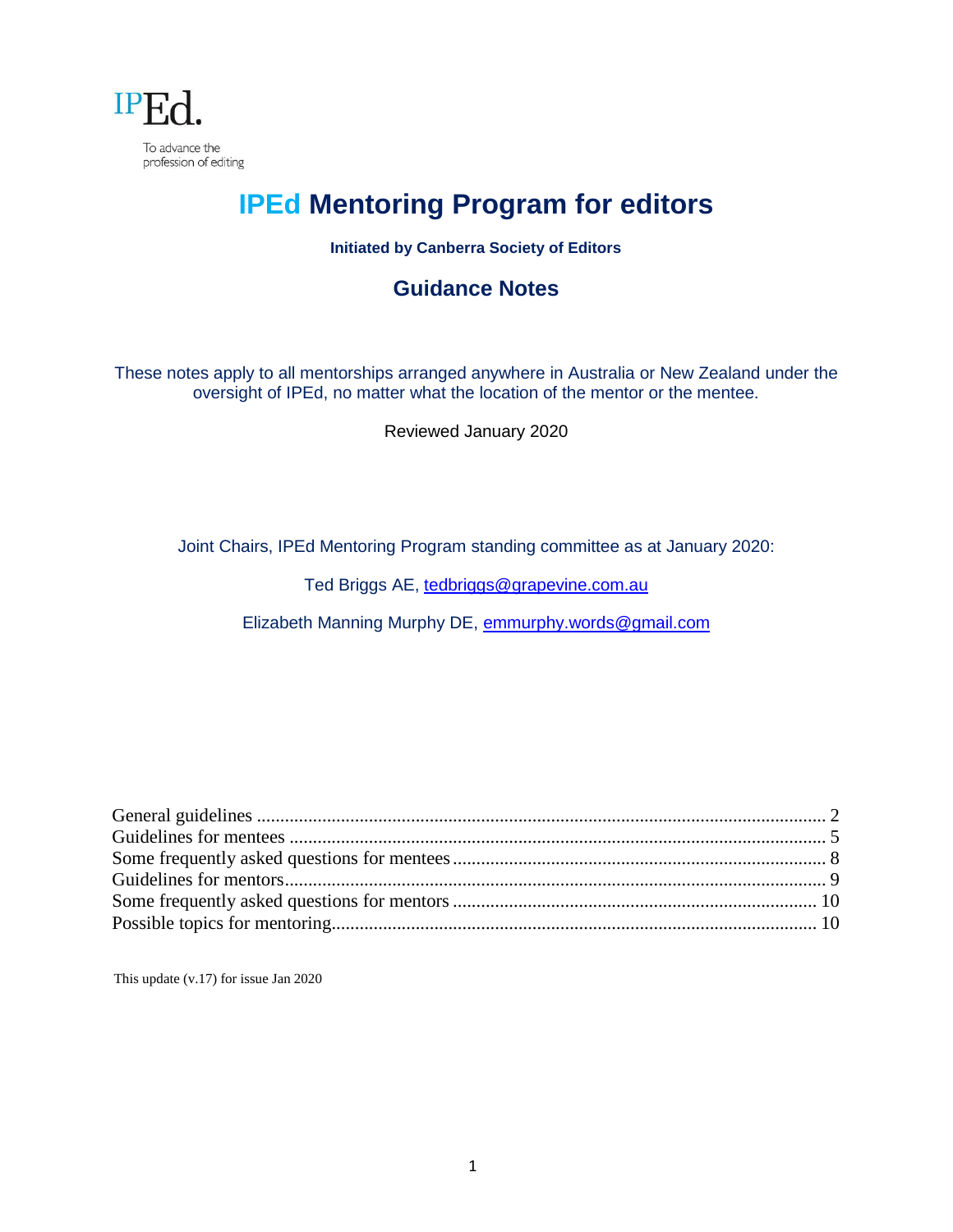# **General guidelines**

<span id="page-1-0"></span>

| <b>Overview</b>                         | The IPEd Mentoring Program for editors, originally piloted by Canberra Society of<br>Editors, offers the opportunity for members of IPEd and the Canberra Society of<br>Editors to improve their editing skills with professional oversight and feedback from<br>experienced editors.                                                                                                                                                                                                                                                                                                                                                                                                                                              |
|-----------------------------------------|------------------------------------------------------------------------------------------------------------------------------------------------------------------------------------------------------------------------------------------------------------------------------------------------------------------------------------------------------------------------------------------------------------------------------------------------------------------------------------------------------------------------------------------------------------------------------------------------------------------------------------------------------------------------------------------------------------------------------------|
|                                         | Mentoring is where one individual provides support, encouragement and advice to<br>another, based on their knowledge and life and experience relative to the mentoring<br>theme. It provides a two-way learning experience for both mentor and mentee, which<br>can encourage deep satisfaction and numerous benefits in many personal, career,<br>organisational and developmental areas.                                                                                                                                                                                                                                                                                                                                         |
|                                         | The Mentoring Program is aimed at editors at all levels, for example:                                                                                                                                                                                                                                                                                                                                                                                                                                                                                                                                                                                                                                                              |
|                                         | editors entering the profession<br>ப<br>editors preparing for accreditation<br>ப<br>people returning to the profession after time off<br>ப<br>editors with any level of experience who want to brush up their skills or move into<br>ш<br>a new area of editing                                                                                                                                                                                                                                                                                                                                                                                                                                                                    |
|                                         | editors who have accepted a job which is outside their usual area of expertise.<br>ப                                                                                                                                                                                                                                                                                                                                                                                                                                                                                                                                                                                                                                               |
| Mentoring,<br>coaching, and<br>teaching | There are many topics that can be the subject of a mentorship. Some suggestions are<br>on the last page of these notes.                                                                                                                                                                                                                                                                                                                                                                                                                                                                                                                                                                                                            |
|                                         | The program brings benefits to the editing profession by increasing members' skills,<br>This, in turn, helps safeguard the reputation of the profession as a whole.                                                                                                                                                                                                                                                                                                                                                                                                                                                                                                                                                                |
|                                         | In the context of this program, we are talking about one aspect of professional<br>development, namely mentoring. A <i>mentor</i> is in a two-way mutually beneficial<br>relationship with a <i>mentee</i> . A mentor aims to help the mentee to develop personally,<br>provides advice, shares experiences and wisdom, guides the mentee to make his or her<br>own decisions, but never does work for the mentee. A coach is engaged to provide<br>strategies and to help the coachee to learn and develop skills for a very specific goal.<br>A teacher imparts knowledge and skills to a student and sees that the student does the<br>practice to develop those skills and assesses the results of the teaching at all stages. |
|                                         | In this program, we have used the words mentor and mentee. There may indeed be<br>some specific goals set by the mentee and there may indeed be a need for the mentor<br>to teach the mentee some new skills. Mentoring is often long-term, but can be<br>arranged for short, very specific needs. There are some aspects of teaching, coaching<br>and counselling in mentoring. However, the relationship is more that of a trusted<br>friend and driven by the personal needs of the mentee—not imposed on the mentee.                                                                                                                                                                                                           |
|                                         | At the end of a mentorship, we ask the mentor to assess the mentee's progress and make<br>any necessary recommendations for further mentoring, training, or anything else that may<br>be of benefit to the mentee. Editing is largely a skills-based activity, so some teaching or<br>guidance in the development of advanced editing skills and subsequent assessment of<br>personal development in these skills is inevitable in this mentoring program.                                                                                                                                                                                                                                                                         |
|                                         | If you would like to read more about mentoring in general, please ask us. If you have<br>Elizabeth Manning Murphy's book, Working words (revised edition, 2019), see page<br>10.                                                                                                                                                                                                                                                                                                                                                                                                                                                                                                                                                   |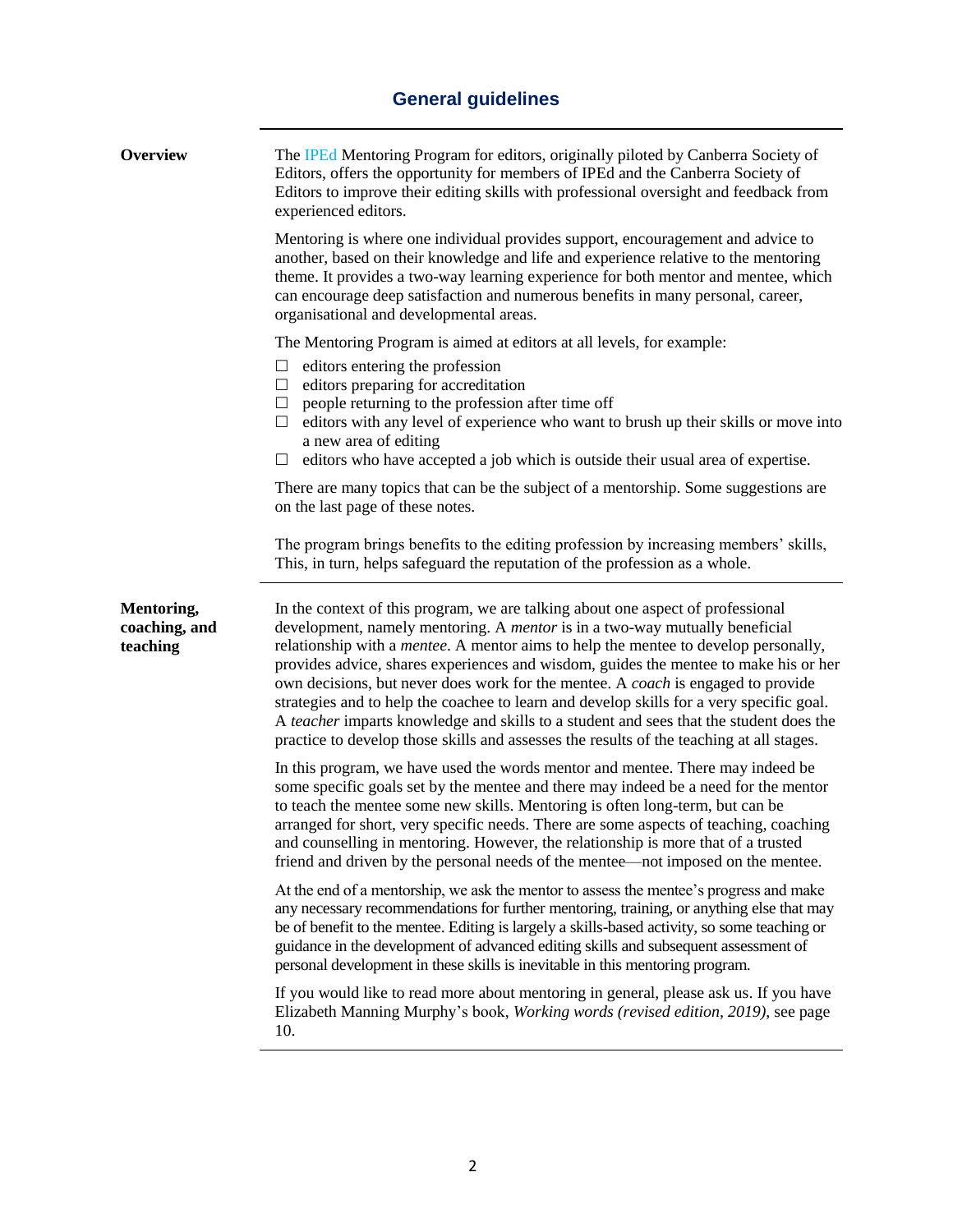| Cost         | A mentorship fee, which may vary from time to time, is payable by the mentee. The<br>amount is always similar to what might be charged for attendance at a one-day<br>workshop in any editing organisation. It comprises a small administration fee and an<br>honorarium for the mentor, for a mentorship of any length but averaging<br>approximately 8 hours, exclusive of travelling time if required. This honorarium is not<br>seen as 'payment' but as a token of the commitment the mentee makes to the<br>mentorship. Mentoring is seen as a way of giving something back to the profession.<br>The fee applies to 'a mentorship' no matter how long or short it is; a mentorship of 2<br>hours may well be just as valuable as one of 8 hours or longer.<br>Any travelling to meet each other is at the discretion of the mentor and mentee, and<br>costs involved do not enter into the mentorship costing. If distance is a real problem,<br>the partners may wish to consider using a video conferencing service such as Skype,<br>Zoom or Google Hangouts for personal contact. |
|--------------|----------------------------------------------------------------------------------------------------------------------------------------------------------------------------------------------------------------------------------------------------------------------------------------------------------------------------------------------------------------------------------------------------------------------------------------------------------------------------------------------------------------------------------------------------------------------------------------------------------------------------------------------------------------------------------------------------------------------------------------------------------------------------------------------------------------------------------------------------------------------------------------------------------------------------------------------------------------------------------------------------------------------------------------------------------------------------------------------|
| How it works | Experienced editors who are members of a branch of IPEd or of the Canberra Society<br>of Editors can act as mentors in one of three ways:                                                                                                                                                                                                                                                                                                                                                                                                                                                                                                                                                                                                                                                                                                                                                                                                                                                                                                                                                    |
|              | 1. They will provide a mentee with a copy of a longish document for them to copy-<br>edit and a shorter document for proofreading. The documents are preferably real<br>examples that the mentor has previously worked on. The mentor reviews the<br>mentee's work and provides feedback and advice.                                                                                                                                                                                                                                                                                                                                                                                                                                                                                                                                                                                                                                                                                                                                                                                         |
|              | 2.<br>They will provide informal ad hoc advice, support, encouragement without it<br>being based on a specific document, or on any document—perhaps advice on the<br>business aspects of freelance editing.                                                                                                                                                                                                                                                                                                                                                                                                                                                                                                                                                                                                                                                                                                                                                                                                                                                                                  |
|              | 3. They will provide a combination of the types of support described in points 1 and<br>2; for example, general advice and encouragement combined with shorter<br>documents to work on. Documents may also be provided by the mentee; in this<br>case, the mentee should obtain any necessary permissions to use a document in<br>this way, and guarantee confidentiality.                                                                                                                                                                                                                                                                                                                                                                                                                                                                                                                                                                                                                                                                                                                   |
|              | Under the program, certain rules and conditions apply to mentors and mentees, while<br>others govern the mentoring relationship. These are set out in broad terms on the<br>following pages.                                                                                                                                                                                                                                                                                                                                                                                                                                                                                                                                                                                                                                                                                                                                                                                                                                                                                                 |
|              | The structure of the program looks like this:                                                                                                                                                                                                                                                                                                                                                                                                                                                                                                                                                                                                                                                                                                                                                                                                                                                                                                                                                                                                                                                |
|              | Joint Chairs, IPEd Mentoring Program standing committee<br>(Also known as the Program Coordinators)                                                                                                                                                                                                                                                                                                                                                                                                                                                                                                                                                                                                                                                                                                                                                                                                                                                                                                                                                                                          |
|              | Local (State, Territory, Branch) Coordinators                                                                                                                                                                                                                                                                                                                                                                                                                                                                                                                                                                                                                                                                                                                                                                                                                                                                                                                                                                                                                                                |
|              | <b>Mentors and Mentees</b>                                                                                                                                                                                                                                                                                                                                                                                                                                                                                                                                                                                                                                                                                                                                                                                                                                                                                                                                                                                                                                                                   |
|              | The central administrative role is undertaken by the joint chairs (who happen to be<br>located in Canberra) liaising with local coordinators.                                                                                                                                                                                                                                                                                                                                                                                                                                                                                                                                                                                                                                                                                                                                                                                                                                                                                                                                                |
|              | The role of local coordinators is:<br>to form mentoring partnerships (sometimes with help from the program's database<br>or support from the program coordinators), including informing participants of<br>payment procedures<br>to get feedback during and at the end of mentorships<br>to report to the Program Coordinators                                                                                                                                                                                                                                                                                                                                                                                                                                                                                                                                                                                                                                                                                                                                                               |

to report regularly to their respective IPEd branch committees or editing societies.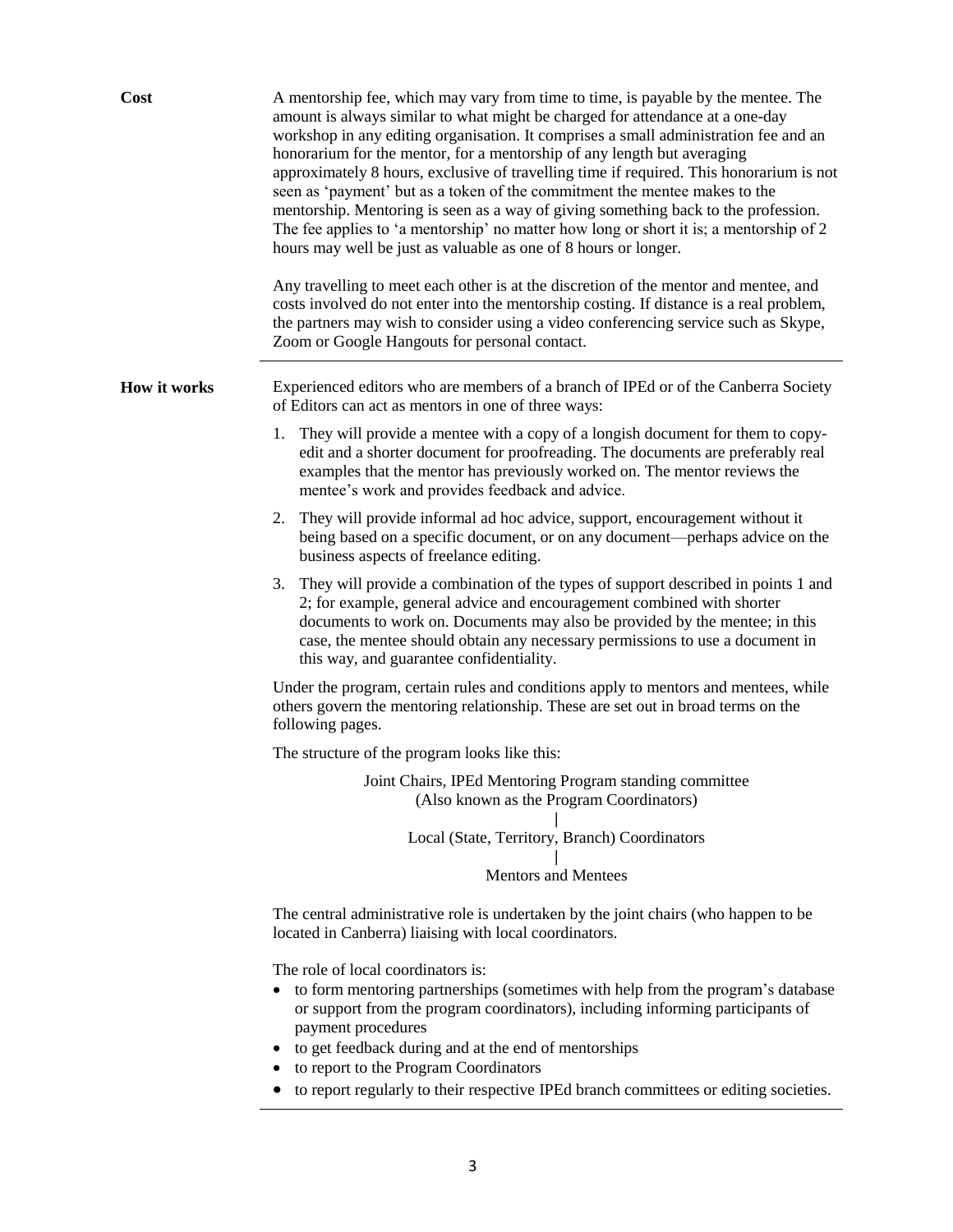### **Length of mentorship**

We are often asked 'How long is a mentorship?' A mentorship can be any length but the average involves about 8 hours of a mentor's time. It is recommended that this be spread out over several months (perhaps 3 months). If a mentee's goals are achieved in 1 or 2 hours, the mentorship can certainly be concluded at that point, but more than the average 8 hours may require re-thinking between mentor and mentee, and may require re-negotiation if the scope of the mentorship changes and requires a lot more time than originally anticipated. The actual length of any mentorship is difficult to predict until it is under way, and some mentorships develop into friendly relationships that continue for a long time. Local coordinators and the Program Coordinators are there to help, and flexibility is key in our program.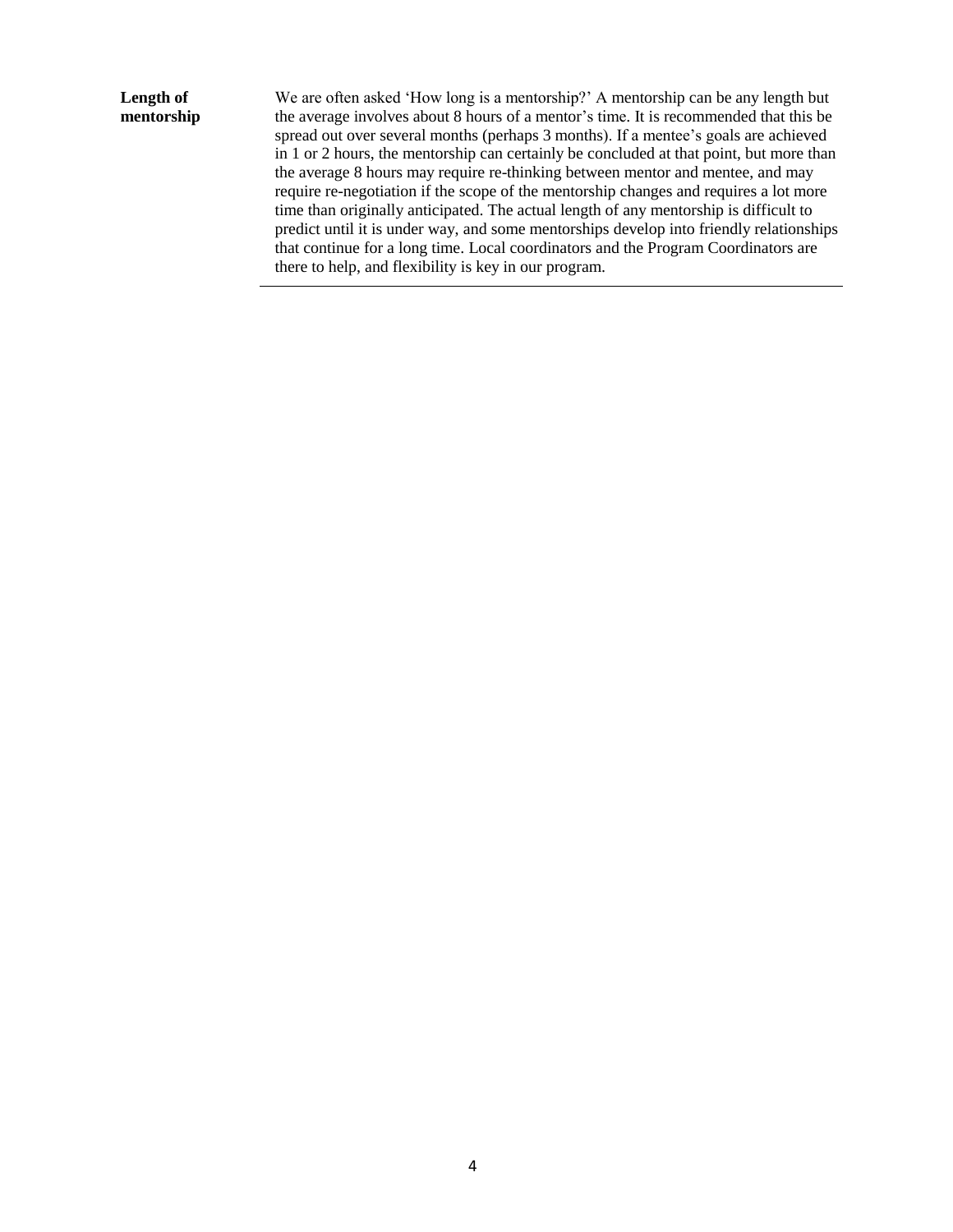# **Guidelines for mentees**

<span id="page-4-0"></span>

| Eligibility                       | You must be a financial member of IPEd or the Canberra Society of Editors at any<br>level of membership.                                                                                                                                                                                                                                                                                                                                                                                                                                                                                                                                                                                                                                                                                                                                                                                                                                                                                                                                                                                                                             |
|-----------------------------------|--------------------------------------------------------------------------------------------------------------------------------------------------------------------------------------------------------------------------------------------------------------------------------------------------------------------------------------------------------------------------------------------------------------------------------------------------------------------------------------------------------------------------------------------------------------------------------------------------------------------------------------------------------------------------------------------------------------------------------------------------------------------------------------------------------------------------------------------------------------------------------------------------------------------------------------------------------------------------------------------------------------------------------------------------------------------------------------------------------------------------------------|
| <b>Prior training</b>             | Before becoming a mentee, you must have had some exposure to editing—the<br>program is not designed to teach you the basics of editing. You are normally expected<br>to have done some work (either voluntary or paid) and have completed at least one<br>training course or workshop that has covered the basics of copy-editing and<br>proofreading. This training may be attendance in person or online at a workshop with<br>your own society or another, on-the-job training in an in-house position, or any other<br>means of learning the basics of copy-editing and proofreading, including private<br>study. We recognise that facilities for training are not always readily available—<br>please contact the joint chairs for further advice on training that might be available<br>and suitable. Mentees needing to undertake training in basic copy-editing and<br>proofreading skills should contact their local training officers, or consult local<br>mentoring coordinators who will advise. A mentorship cannot start unless the mentee<br>has received this basic training and acquired at least some experience. |
| <b>Application form</b>           | To get a form, email your local coordinator via your IPEd branch or Canberra Society<br>of Editors, or email one of the joint chairs, also known as the Program Coordinators<br>(contact details on page 1.)<br>When you have completed the form, send it to tedbriggs@grapevine.com.au as well<br>as to the local coordinator named on the form or on a covering email. You will be<br>asked to list your specific goals, experience and training, to help the local coordinator<br>make a suitable match with a mentor.                                                                                                                                                                                                                                                                                                                                                                                                                                                                                                                                                                                                            |
| <b>Payment</b>                    | You will not be required to pay the fee until a mentor has been appointed, and you<br>have had one 'getting to know you' brief session with your appointed mentor. The<br>local coordinator will send you instructions for paying once a mentor has been<br>appointed. Funds will be paid direct into the IPEd bank account (you will receive the<br>IPEd bank details).                                                                                                                                                                                                                                                                                                                                                                                                                                                                                                                                                                                                                                                                                                                                                             |
| Assigning a mentor                | Your local coordinator will contact you as soon as a suitable mentor is available who<br>has a working knowledge of your subject specialisation request. As mentors are<br>editing professionals in their own right, it should be understood that it may take time<br>for a mentor to become available.                                                                                                                                                                                                                                                                                                                                                                                                                                                                                                                                                                                                                                                                                                                                                                                                                              |
| Communicating<br>with your mentor | Upon receiving your mentor's contact details, make contact with him or her as soon<br>as possible to set up an initial meeting to negotiate the process for your mentorship.<br>As noted above, you do not pay the fee until after this first meeting.                                                                                                                                                                                                                                                                                                                                                                                                                                                                                                                                                                                                                                                                                                                                                                                                                                                                               |
|                                   | Although face-to-face sessions are the most effective means of knowledge and skills<br>transfer, they are not necessarily the most efficient, so mentoring may comprise a<br>combination of emailing of MS Word documents showing changes tracked, telephone<br>or Skype, Zoom or Google Hangouts conversations and, where necessary, face-to-<br>face sessions. You will be responsible for printing out texts from the electronic<br>documents supplied to you.                                                                                                                                                                                                                                                                                                                                                                                                                                                                                                                                                                                                                                                                    |
| Confidentiality                   | By signing the application form to be a mentee you are agreeing to treat any text you<br>will be working on as confidential, as well as any aspect of the relationship between<br>you and your mentor.                                                                                                                                                                                                                                                                                                                                                                                                                                                                                                                                                                                                                                                                                                                                                                                                                                                                                                                               |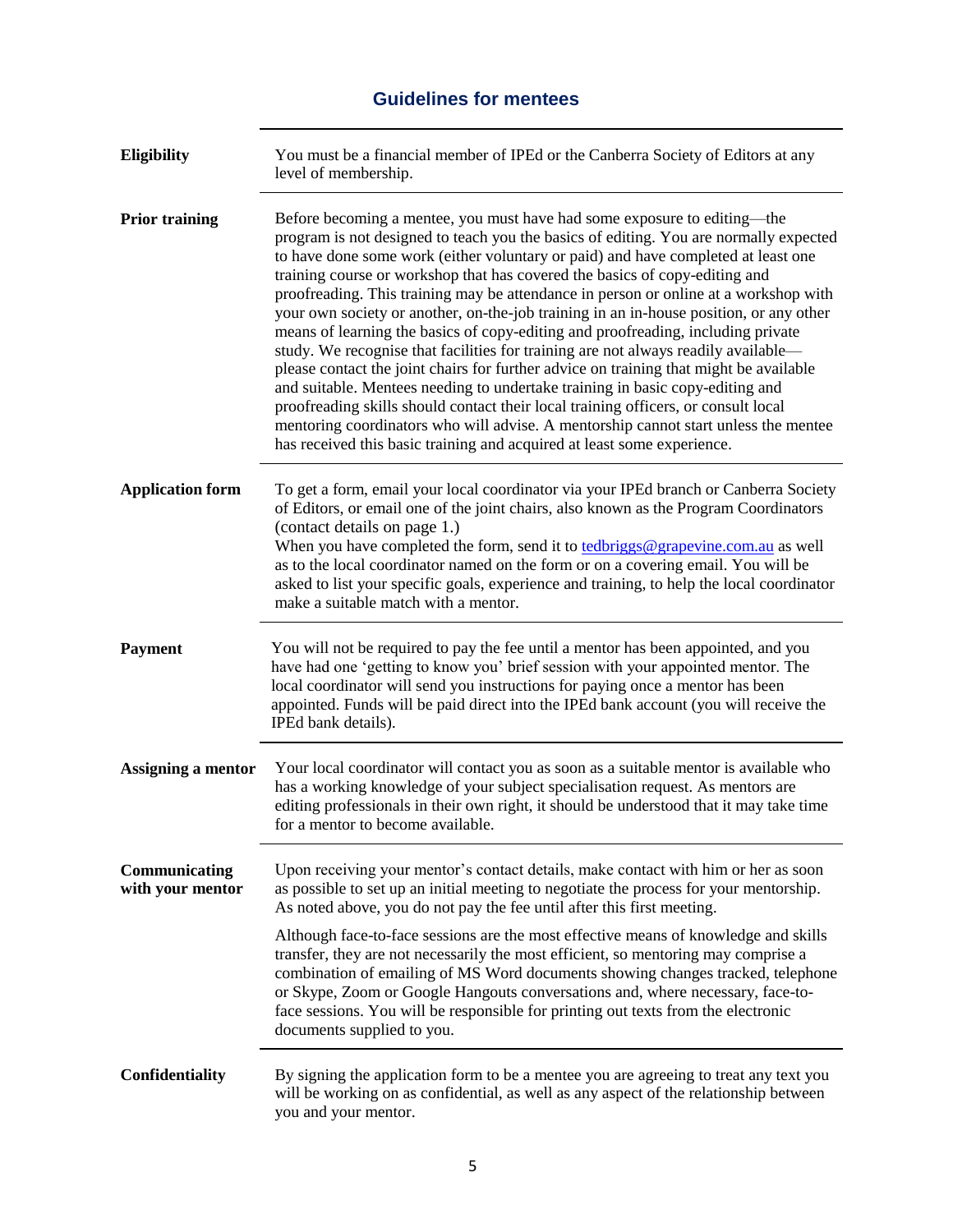| Mentor's role                         | Mentors are working people and often have several projects on the go. Allow for this<br>if mentors cannot always get back to you in good time. Your mentor is your guide and<br>adviser, but not your teacher. Your mentor will give you feedback on practice<br>copyediting and other tasks you agree to undertake, but will not do work for you or<br>train you in basic copy-editing and proofreading. Your mentor will listen and help<br>you to work out a pathway to achieving your editing goals-as the mentee, you drive<br>the mentorship. It's important to remember that your mentor is not there to find work<br>for you, but will help you build your editing and related skills so that you become<br>more confident about presenting yourself in the editing marketplace. |
|---------------------------------------|------------------------------------------------------------------------------------------------------------------------------------------------------------------------------------------------------------------------------------------------------------------------------------------------------------------------------------------------------------------------------------------------------------------------------------------------------------------------------------------------------------------------------------------------------------------------------------------------------------------------------------------------------------------------------------------------------------------------------------------------------------------------------------------|
| <b>Honouring</b><br>deadlines         | You will agree on a deadline for any work to be submitted to your mentor. Please<br>treat your mentor as if they were a friendly client—be considerate, and return the job<br>on time.                                                                                                                                                                                                                                                                                                                                                                                                                                                                                                                                                                                                   |
| <b>Extended</b><br>mentoring          | If during the mentorship you feel that you would like more time than planned, or you<br>would like to extend the scope of the mentorship, you should discuss this with your<br>mentor and the local coordinator. You may be asked to pay an additional fee.                                                                                                                                                                                                                                                                                                                                                                                                                                                                                                                              |
| If the relationship<br>is not working | If a relationship does not work out, you or your mentor should contact your local<br>coordinator to discuss a possible re-matching.                                                                                                                                                                                                                                                                                                                                                                                                                                                                                                                                                                                                                                                      |
| <b>Evaluation</b>                     | At the end of the mentoring project your mentor will issue you with a detailed<br>evaluation of your performance, highlighting your strengths and weaknesses and<br>indicating possible areas for further development.                                                                                                                                                                                                                                                                                                                                                                                                                                                                                                                                                                   |
| <b>Continuing</b><br>training         | If you wish, you and your mentor can make private arrangements to enter into a<br>training or coaching relationship at the end of the mentoring project.                                                                                                                                                                                                                                                                                                                                                                                                                                                                                                                                                                                                                                 |
| <b>Feedback forms</b>                 | Your local coordinator will ask you and your mentor to submit written feedback on the<br>mentorship and the mentoring program at the end of the mentorship. Likewise, your<br>mentor will be asked to evaluate your progress in a document addressed primarily to<br>you (see Evaluation above), but copied also to your local coordinators and to the<br>Program Coordinators. Responses, in both cases, will be kept confidential to those<br>concerned and the coordinators, and will only be used anonymously to assess and<br>improve the effectiveness of the program.                                                                                                                                                                                                             |
| Paid work                             | Completing a mentorship will improve your editing and related skills, but is not a<br>guarantee of receiving paid assignments. Your marketing skills and, eventually,<br>reputation will determine how successful you will be in contracting for work.                                                                                                                                                                                                                                                                                                                                                                                                                                                                                                                                   |
| <b>Further study</b>                  | We recommend continuing with workshops, mentorship programs, private study or<br>courses as far as possible as part of your professional development.                                                                                                                                                                                                                                                                                                                                                                                                                                                                                                                                                                                                                                    |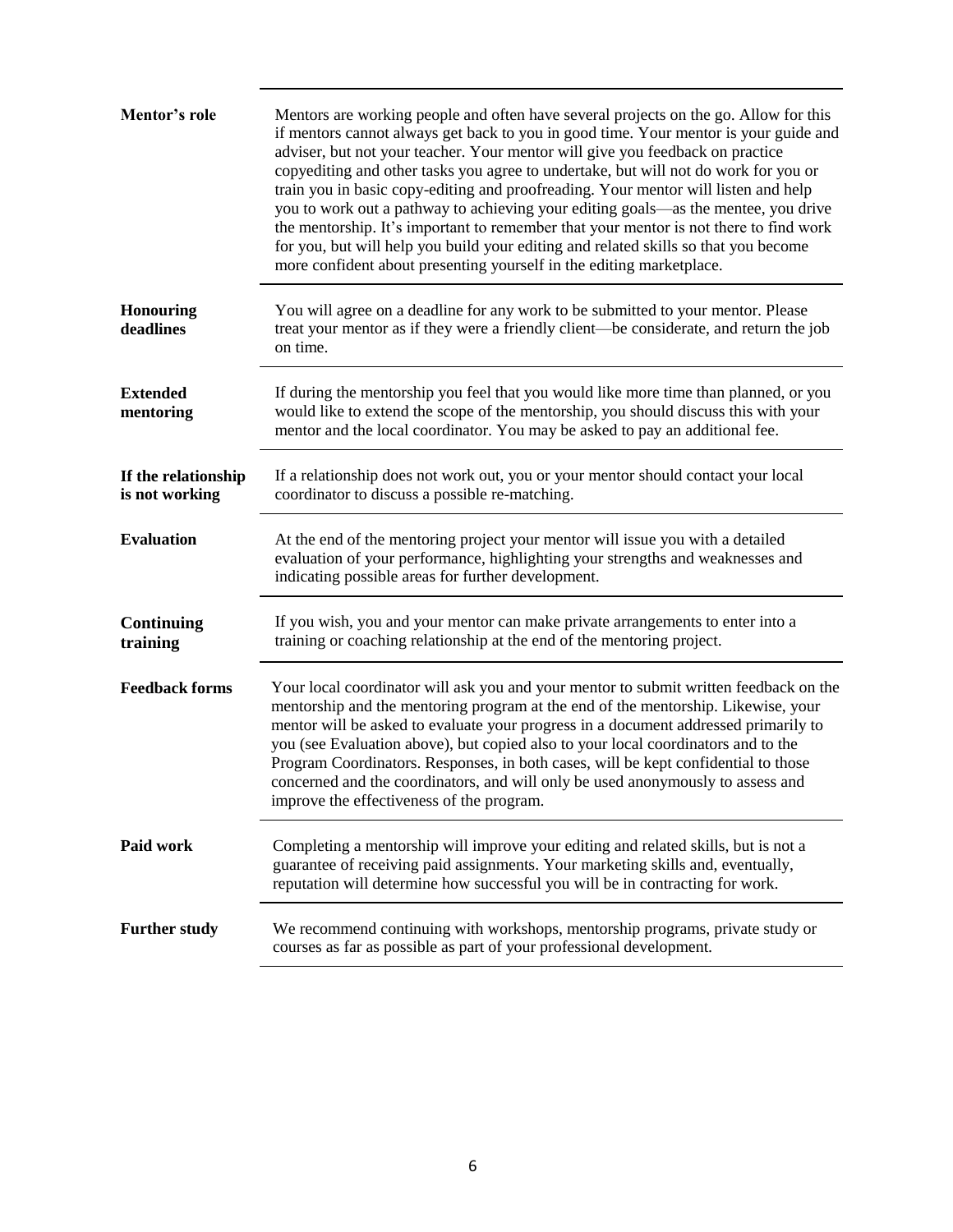#### <span id="page-6-0"></span>**Do I have to be a member of IPEd or the Canberra Society of Editors?** Yes. **Do I have to be a full member?** No. **Why do I have to pay a fee?** Research in similar organisations, including the Society for Editors and Proofreaders (SfEP) in the UK, Editors Association of Canada (EAC) and Professional Editors' Guild (South Africa) has shown that charging a small fee is more likely to produce a commitment to the mentorship.. **Can I use a real job as the basis of my mentorship?** It depends on the nature of your mentorship program. One thing to be aware of with using a real job is that you may be subject to deadlines or security strictures that make it impractical to get the most out of your mentor. It is preferable to treat your mentorship as a professional development exercise. Also it is possible that, where appropriate, your mentor will select a text for you to work on that covers a wider range of issues than a real job. **As a student or associate member, will I be eligible for full membership after being a mentee?** You will still have to show that you satisfy the requirements for full membership. Mentorship is not considered a stepping stone to advancement in membership status in our program. **I live outside an Australian capital city. Can I have a mentor?** We don't see distance as a problem if you can use video conferencing, a phone and email—and if you're comfortable receiving guidance through Track Changes comment notes. Some face-to-face contact is desirable in such a partnership, so either at least one personal visit or the use of a video conferencing service such as Skype, Zoom or Google Hangouts would cover that. **Will being a mentee count towards accreditation?** Not directly—you will still have to pass the IPEd accreditation exam to become accredited. However, being a mentee could be part of your preparation for the exam.

### **Some frequently asked questions for mentees**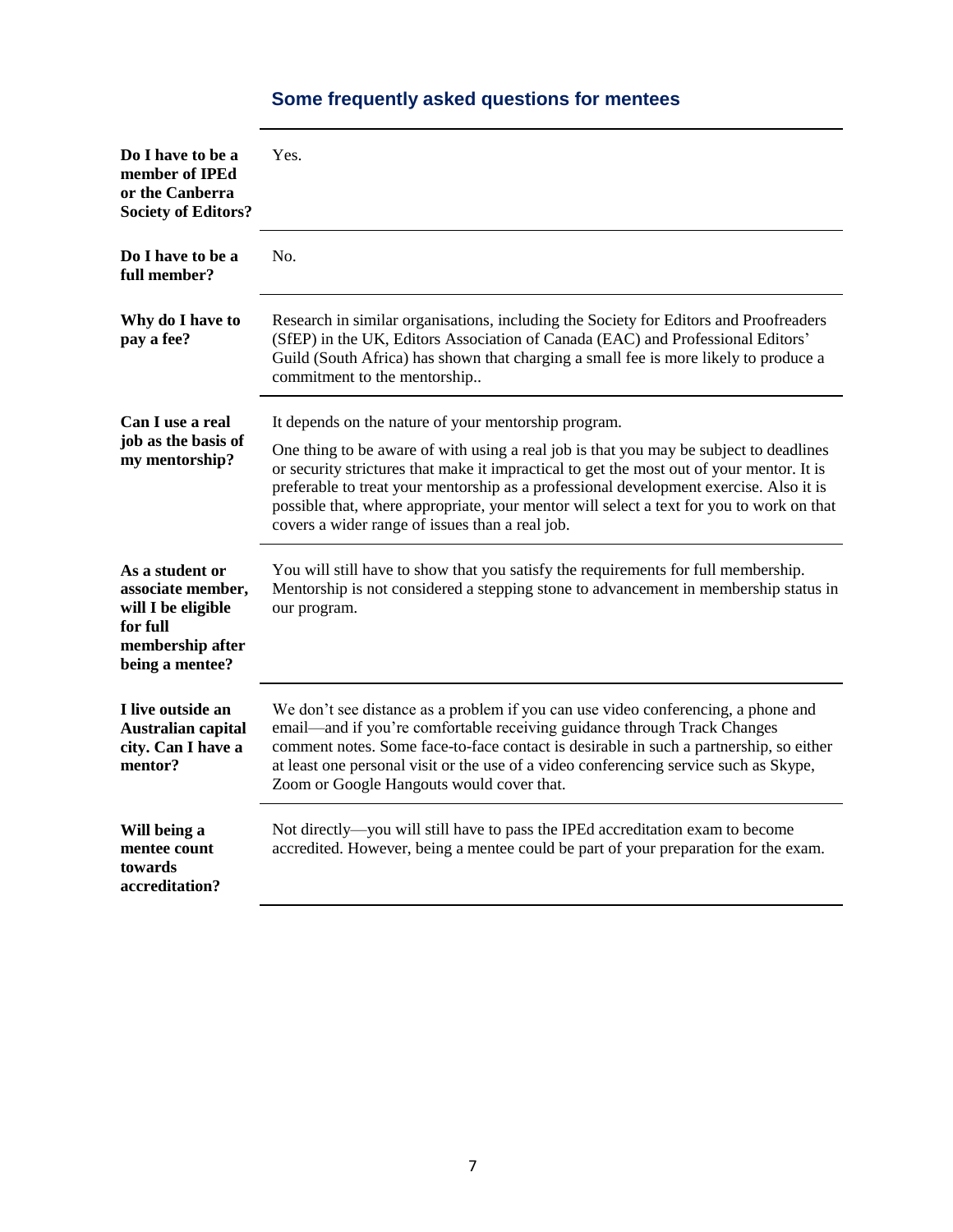# **Guidelines for mentors**

<span id="page-7-0"></span>

| Who can be a<br>mentor?       | The program needs editors who are members of IPEd or the Canberra Society of<br>Editors, at any level of membership, prepared to share their knowledge and skills, to<br>become mentors to other members. Mentors do not have to be AEs or DEs—just<br>members who feel passionate about helping other editors achieve their full potential.                                                                                                                                                                                                                                                                                                                                                                                                                                                                                                                                                                                                                                                                                                                                                                                                                     |
|-------------------------------|------------------------------------------------------------------------------------------------------------------------------------------------------------------------------------------------------------------------------------------------------------------------------------------------------------------------------------------------------------------------------------------------------------------------------------------------------------------------------------------------------------------------------------------------------------------------------------------------------------------------------------------------------------------------------------------------------------------------------------------------------------------------------------------------------------------------------------------------------------------------------------------------------------------------------------------------------------------------------------------------------------------------------------------------------------------------------------------------------------------------------------------------------------------|
| <b>Mentoring</b><br>workshops | Mentoring means different things to different people. Our program is based on the<br>classic meaning of 'mentor', so mentors and prospective mentors are asked to attend<br>at least one Mentoring Workshop before beginning their first matching with a mentee,<br>or as soon as possible after the start of that matching. The workshop is free and<br>workshops are arranged in Canberra and all state capitals of Australia as required.<br>Attendance in person is ideal, but attendance by video conference can often be<br>arranged. The workshop lasts for approximately two hours, including refreshments for<br>those attending in person. It is designed to clarify the difference between mentoring<br>and other forms of professional development. It helps to build communication<br>strategies for guiding and encouraging mentees so that they are helped to achieve their<br>goals. It includes open discussion of aspects of mentoring, and a variety of illustrative<br>case studies. Mentoring workshops are open to mentors, prospective mentors, mentees<br>and anyone else interested in becoming eligible to participate in the program. |
| How to register               | To register as a mentor, you will need to complete a registration form on which you<br>provide details of your work experience, training and qualifications.<br>To get a form, email your local coordinator via your IPEd branch website or the                                                                                                                                                                                                                                                                                                                                                                                                                                                                                                                                                                                                                                                                                                                                                                                                                                                                                                                  |
|                               | Canberra Society of Editors website, or email one of the joint chairs, also known as<br>the Program Coordinators (contact details on page 1).                                                                                                                                                                                                                                                                                                                                                                                                                                                                                                                                                                                                                                                                                                                                                                                                                                                                                                                                                                                                                    |
|                               | You will be asked to list your specific skills, experience and training, to help the local<br>coordinator make a suitable match with a mentee. You will also be asked to say what<br>areas of editing expertise you are prepared to mentor in and what areas you don't wish<br>to mentor in.                                                                                                                                                                                                                                                                                                                                                                                                                                                                                                                                                                                                                                                                                                                                                                                                                                                                     |
|                               | When you have completed the form, send it to tedbriggs@grapevine.com.au as well as<br>to the local coordinator named on the form or on a covering email.                                                                                                                                                                                                                                                                                                                                                                                                                                                                                                                                                                                                                                                                                                                                                                                                                                                                                                                                                                                                         |
| Honorarium                    | The IPEd Financial Officer will email you to tell you how to claim your honorarium.                                                                                                                                                                                                                                                                                                                                                                                                                                                                                                                                                                                                                                                                                                                                                                                                                                                                                                                                                                                                                                                                              |
| <b>Register of</b><br>mentors | Once you have registered, your name will go on a database of mentors from which<br>recommendations will be submitted to potential mentees.                                                                                                                                                                                                                                                                                                                                                                                                                                                                                                                                                                                                                                                                                                                                                                                                                                                                                                                                                                                                                       |
|                               | You will be listed as an 'active' mentor unless you ask to have a break from<br>mentoring—in that event, you will then be listed as 'inactive'. You may ask to be<br>removed entirely from the database at any time.                                                                                                                                                                                                                                                                                                                                                                                                                                                                                                                                                                                                                                                                                                                                                                                                                                                                                                                                             |
| <b>Availability</b>           | You may determine your availability according to your circumstances. Contact your<br>local coordinator to have database records altered.                                                                                                                                                                                                                                                                                                                                                                                                                                                                                                                                                                                                                                                                                                                                                                                                                                                                                                                                                                                                                         |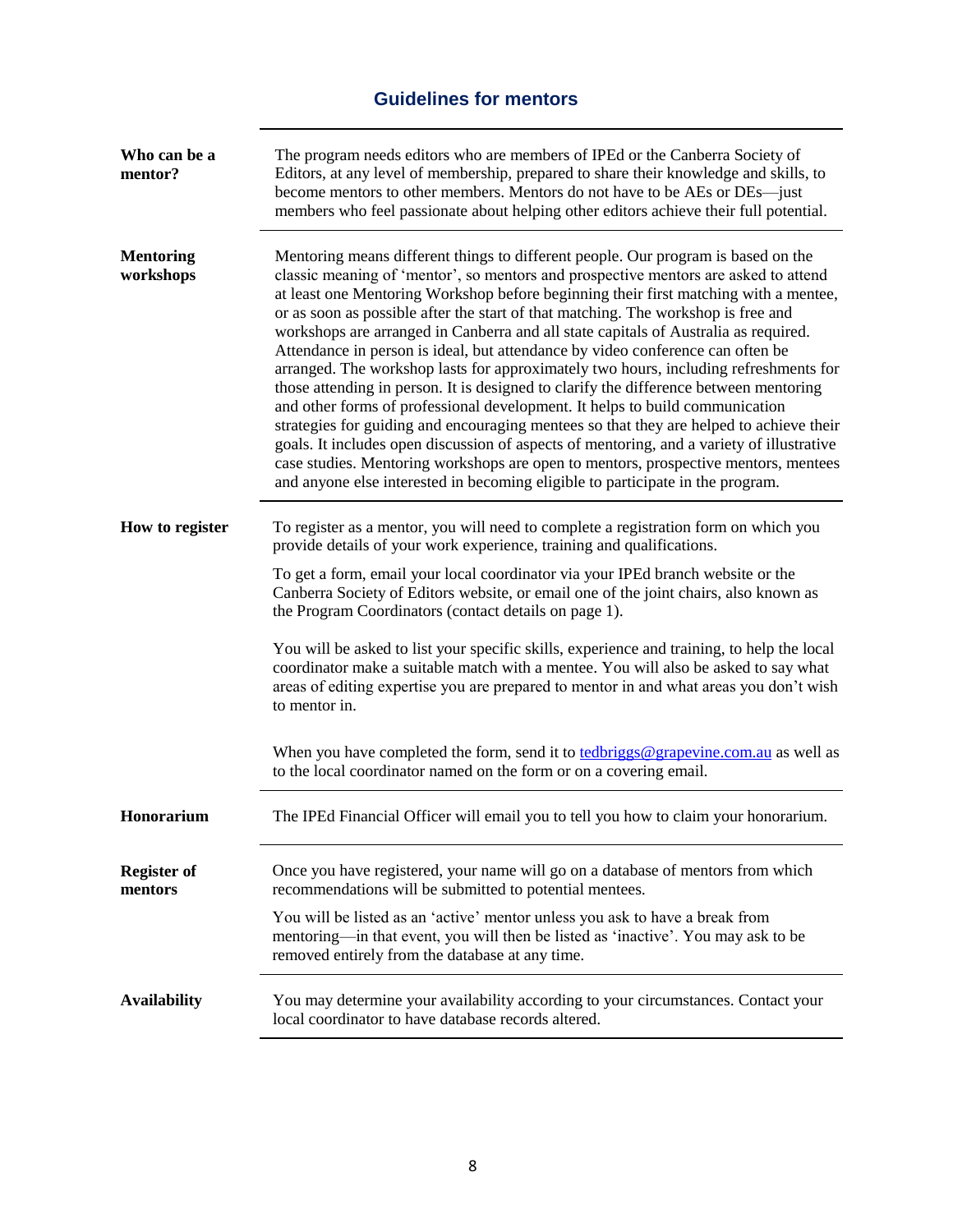| <b>Selecting texts for</b><br>mentoring                                     | Since one of the key ways in which mentees can have their knowledge and skills<br>assessed is by working on a document you have already edited, you should retain a<br>selection of manuscripts you have worked on as model exercises, as well as unedited<br>originals for mentees to work on. You should provide a detailed brief and indicate<br>whether an existing style sheet and the Track Changes function should be used. |
|-----------------------------------------------------------------------------|------------------------------------------------------------------------------------------------------------------------------------------------------------------------------------------------------------------------------------------------------------------------------------------------------------------------------------------------------------------------------------------------------------------------------------|
|                                                                             | Note that you should get permission from your original client to use the text in this<br>way. Please remind mentees to treat the text they will be working on as confidential.                                                                                                                                                                                                                                                     |
|                                                                             | Not every mentoring project will involve working on a document—some mentorships<br>may be more about general advice, encouragement and support, or about making the<br>move to freelancing. Some mentorships may involve working on a document provided<br>by the mentee; in this case, the mentee should obtain any necessary permissions to use<br>the document in this way, and guarantee confidentiality.                      |
| <b>Evaluation</b>                                                           | At the end of a mentoring project, you are required to issue your mentee with a<br>detailed evaluation of their performance, highlighting their strengths and weaknesses,<br>and indicating possible areas for further development.                                                                                                                                                                                                |
|                                                                             | The mentee is free to discuss this evaluation with the local coordinator who may also<br>discuss it with the joint chairs—in confidence.                                                                                                                                                                                                                                                                                           |
| <b>Further</b><br>development                                               | Having assessed your mentees, you may recommend that mentees undertake further<br>supervised work, based on an objective assessment that mentees are not ready to take<br>on professional work independently. The further project may be supervised by you or<br>by a new mentor.                                                                                                                                                  |
| <b>From mentorship</b><br>to training                                       | If you wish, you and your mentee can make private arrangements to enter into a<br>training or coaching relationship at the end of the mentoring project.                                                                                                                                                                                                                                                                           |
| <b>Feedback forms</b>                                                       | Your local coordinator will issue both you and your mentee with a feedback form at<br>the end of your mentorships. Responses will be kept confidential and will only be<br>used anonymously to assess and improve the effectiveness of the program.                                                                                                                                                                                |
| Are there any<br>limits to what the<br>mentor and<br>mentee can<br>discuss? | No. Often the mentee just wants encouragement, so a prime qualification for being a<br>mentor would be the ability to listen. And just as the mentee should meet any<br>deadlines for work such as copyediting practice, as a mentor you should discuss<br>timeframes for such practice and be prepared to allocate sufficient time to be a reliable<br>guide to your mentee.                                                      |
| If the relationship<br>is not working                                       | If a relationship does not work out, you or your mentee should contact the local<br>coordinator to discuss a possible re-matching.                                                                                                                                                                                                                                                                                                 |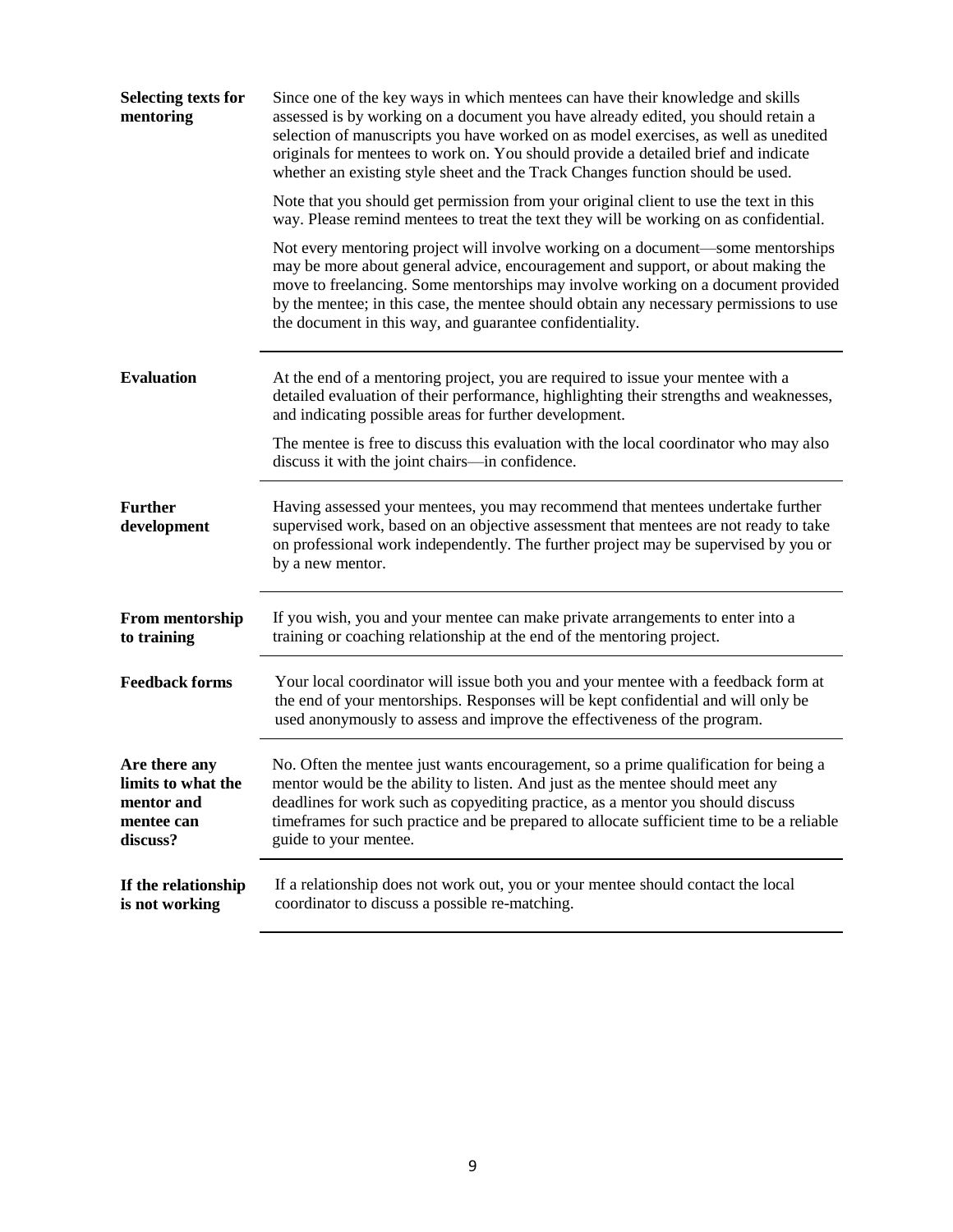# **Some frequently asked questions for mentors**

<span id="page-9-1"></span><span id="page-9-0"></span>

| Do I have to be a<br>senior member to<br>be a mentor?              | Not necessarily. You do have to be a member, at any level, of IPEd or of the Canberra<br>Society of Editors, and the better your qualifications and experience, the more you<br>will probably be able to give to the program and your mentees. Most mentors will<br>probably be more experienced than their mentees, but younger and newer members<br>may have skills they are willing to share in areas that older members may not have,<br>such as relevant computer technology.                                                                                                                                                                                                                                                                                                                                             |
|--------------------------------------------------------------------|--------------------------------------------------------------------------------------------------------------------------------------------------------------------------------------------------------------------------------------------------------------------------------------------------------------------------------------------------------------------------------------------------------------------------------------------------------------------------------------------------------------------------------------------------------------------------------------------------------------------------------------------------------------------------------------------------------------------------------------------------------------------------------------------------------------------------------|
| <b>Can I mentor</b><br>more than one<br>mentee at the same<br>time | Yes, if you can keep them apart in your mind. In fact, in certain circumstances, it may<br>be feasible to arrange for mentees with a mutual interest to share mentoring sessions.<br>This must be subject to the program's confidentiality guidelines. In some programs<br>where such an arrangement has occurred, the mentees concerned sometimes glean a<br>lot from each other as well as from the mentor. Occasional short meetings of two or<br>more mentees with their mentor can provide useful cross-fertilisation of ideas all<br>round if controlled carefully.                                                                                                                                                                                                                                                      |
| I don't live in an<br>Australian city.<br>Can I be a<br>mentor?    | We don't see distance as a problem if you can use Skype, a phone and email—and if<br>you're comfortable giving guidance through Track Changes comment notes. Some<br>face-to-face contact is desirable in such a partnership, so either at least one personal<br>visit or the use of Skype, Zoom or Google Hangouts would cover that.                                                                                                                                                                                                                                                                                                                                                                                                                                                                                          |
| What do I do if<br>I have a conflict<br>of interest?               | There shouldn't be any 'conflict of interest' situation in an editing mentorship, and if<br>one existed, it would only be for the mentor. If, for example, you find yourself in the<br>middle of mentoring a mentee in preparation for the IPEd Accreditation Exam, and<br>you are asked to be a marker for the upcoming exam, there could be conflict of interest<br>and you would be wise to withdraw from the mentorship because you may have access<br>to the exam questions. We don't see any problem with mentoring in other aspects of<br>editing or related business matters. Nor do we see any problem with any mentor (other<br>than an exam marker or question setter) mentoring someone in preparation for the next<br>exam. Please consult the Program Coordinators if you would like to discuss this<br>further. |